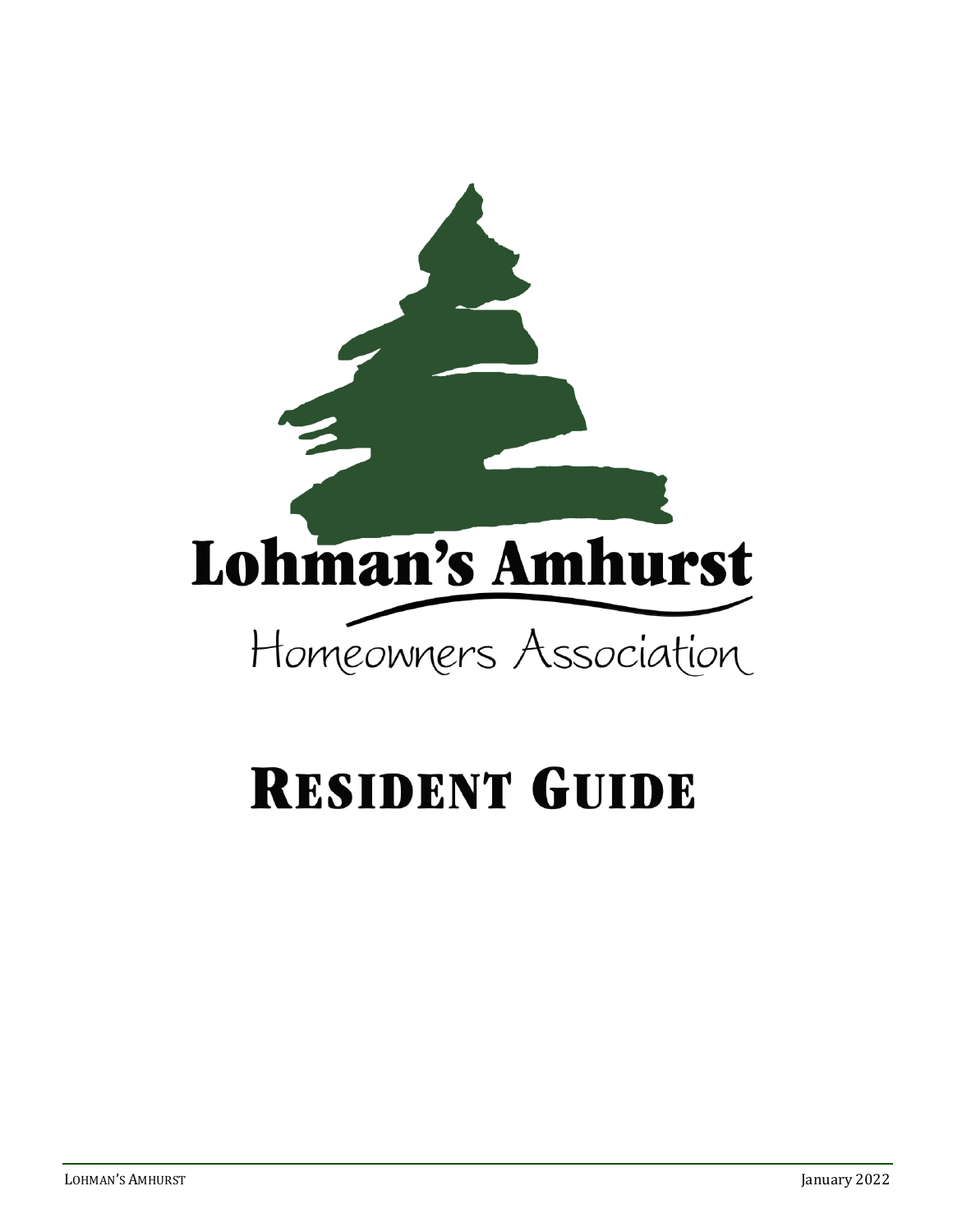# **TABLE OF CONTENTS**

| Board of Directors Contact Information3 |                                        |
|-----------------------------------------|----------------------------------------|
|                                         |                                        |
|                                         |                                        |
| Association Governing Documents4        |                                        |
|                                         |                                        |
|                                         |                                        |
|                                         |                                        |
|                                         | Security Camera Policy11               |
|                                         |                                        |
|                                         |                                        |
|                                         | Smoke and Carbon Monoxide Detectors 11 |
|                                         | Snow and Winter Upkeep 11              |
|                                         | Storage Pods and Dumpsters12           |
|                                         | Tennis and Basketball Courts, etc. 13  |
| Garbage, Recycling and Composting 6     | Vegetable and Fruit Growing Policy 13  |
|                                         |                                        |
|                                         |                                        |
|                                         | Water Shut-Off for Building 14         |
|                                         | Window and Patio Door Replacement14    |
|                                         | Window Treatments and Screens14        |
|                                         | If It's Broken, Who Is Responsible?15  |
|                                         |                                        |
|                                         |                                        |
|                                         |                                        |

| Security Camera Policy11               |  |
|----------------------------------------|--|
|                                        |  |
|                                        |  |
| Smoke and Carbon Monoxide Detectors 11 |  |
| Snow and Winter Upkeep 11              |  |
| Storage Pods and Dumpsters12           |  |
| Tennis and Basketball Courts, etc. 13  |  |
| Vegetable and Fruit Growing Policy 13  |  |
|                                        |  |
|                                        |  |
| Water Shut-Off for Building 14         |  |
| Window and Patio Door Replacement14    |  |
| Window Treatments and Screens14        |  |
| If It's Broken, Who Is Responsible?15  |  |
|                                        |  |
|                                        |  |

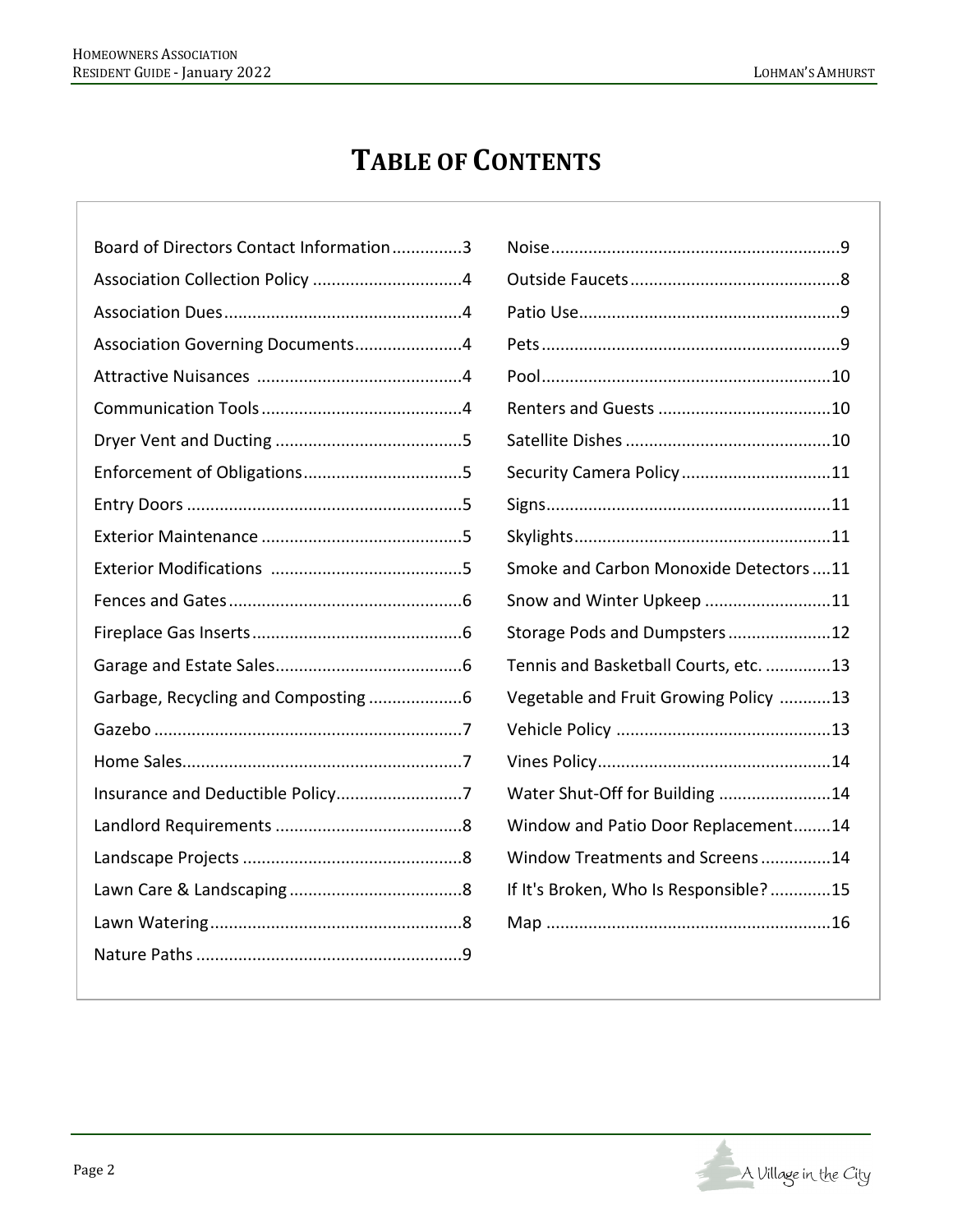# **LOHMAN'S AMHURST RESIDENT GUIDE 2022**

This Resident Guide provides information, regulations, and policies for Homeowners/Residents. If you rent your home, make this information available to your tenants. All Homeowners/Residents are responsible for knowing, understanding, and complying with the contents of this Guide.

| <b>ASSOCIATION CONTACT:</b>      | <b>ASSOCIATION MAILING ADDRESS:</b>      |  |
|----------------------------------|------------------------------------------|--|
| James Kraus, Association Manager | Lohman's Amhurst Homeowners Association  |  |
| Phone: 952-933-9747              | <b>ATTN: James Kraus</b>                 |  |
| Email: jkraus@amhurst.org        | 3680 Independence Ave. S.                |  |
| Website: www.amhurst.org         | St. Louis Park, MN 55426-3761            |  |
|                                  | Drop Box: Rockwell Court Mailbox Cluster |  |

| <b>BOARD OF DIRECTORS:</b> |                |                           |                  |                    |  |
|----------------------------|----------------|---------------------------|------------------|--------------------|--|
| <b>TITLE</b>               | <b>NAME</b>    | <b>EMAIL</b>              | <b>TELEPHONE</b> | <b>TERM ENDING</b> |  |
| President                  | Linda Dingbaum | Imdingbaum@gmail.com      | 952-933-0466     | 2022               |  |
| <b>Vice President</b>      | Alissa Koewler | alissa.koewler@gmail.com  | 612-998-3684     | 2023               |  |
| <b>Vice President</b>      | Audrey Stein   | audrey.stein71@yahoo.com  | 612-716-1971     | 2022               |  |
| Treasurer                  | Jordana Lewis  | jordanajlewis@hotmail.com | 952-239-4147     | 2024               |  |
| Secretary                  | Norma Stading  | nstading@yahoo.com        | 716-812-1110     | 2024               |  |

The Association is governed by an elected Board of Directors consisting of five volunteer Homeowners. Directors are elected at the Annual Meeting and the board members elect their officers, typically at the December Board Meeting. Monthly Board Meetings are held on the third Tuesday of each month, unless otherwise communicated. These meetings may be attended by Homeowners only and any Homeowners attending are observers, not participants. Only board members and the manager are participants. Refer to [www.amhurst.org](http://www.amhurst.org/) for changes to the meeting schedule or contact the Association for further information. Board members may be reached by email or phone as indicated above.

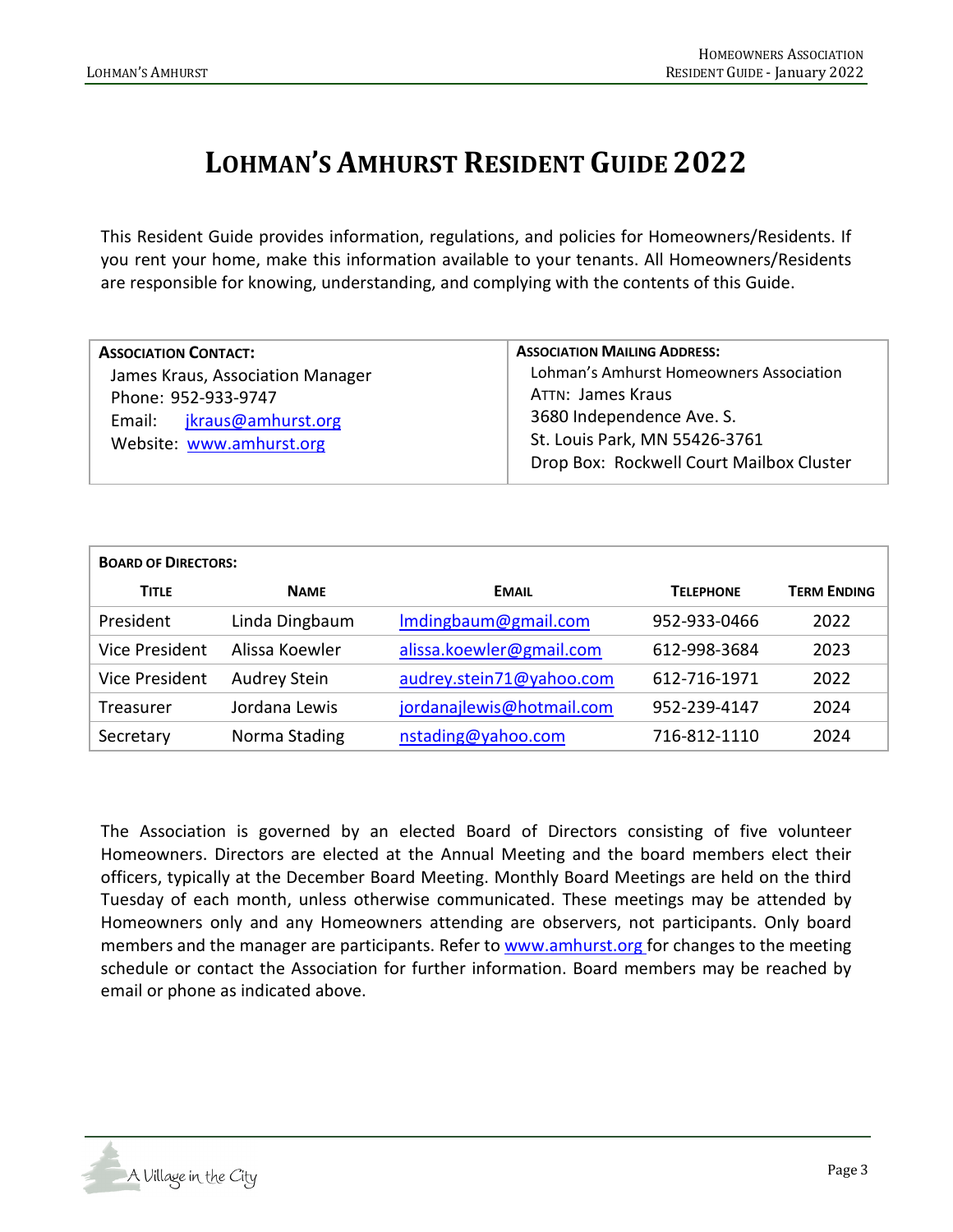# **ASSOCIATION COLLECTION POLICY**

All Association dues payments are due on the first of each month. A late fee of \$35 will be assessed on the tenth day of the month. If the balance of the account is not paid in full, including the late payment fee, by the last day of the month, the account will be sent to the Association's attorney for collection. If payment is not received in accordance with the attorney's instructions, further collection action will be initiated. All attorney fees and costs are the responsibility of the Homeowner and are added to the Homeowner's account.

# **ASSOCIATION DUES**

Sharper Management ("Sharper") handles much of Amhurst's accounting work. Each Homeowner has an account with Sharper for the purpose of dues and other payments that may be required. Payments are due on the first of each month. Dues for 2022 are \$315 per month. Only the following two electronic payment options are acceptable:

- 1. ACH (Automated Clearing House Payment): With this payment option, Sharper's bank will send a debit request to your bank account for your dues payment on the first of each month. The advantage to this method is that you do not need to do anything further once it is set up, unless your bank account changes. To set up this option, print the ACH form at [www.amhurst.org](http://www.amhurst.org/) complete it, and send it to Sharper with a voided check.
- 2. Sharper Portal: With the Sharper Portal, you can set up recurring monthly payments (preferred) or set up one-time payments each month. To use this payment method, you will need your Sharper login information. If you have questions, contact Sharper using the information at [www.amhurst.org](http://www.amhurst.org/)

# **ASSOCIATION GOVERNING DOCUMENTS**

All Homeowners are presented with the Association's Bylaws and Articles of Incorporation, Declaration of Covenants, Conditions, and Restrictions at their closing. These documents are also available at [www.amhurst.org](http://www.amhurst.org/)

# **ATTRACTIVE NUISANCES**

Homeowners/Residents are prohibited from creating any condition on Association property that could be dangerous, including but not limited to slides, ice rinks, trampolines, and tree swings. The Association reserves the right to demand that Homeowners/Residents dismantle any such nuisance. If the Homeowner/Resident does not comply, the Association will dismantle the nuisance, without notice, at Homeowner's expense and/or fine the Homeowner.

# **COMMUNICATION TOOLS**

The Association communicates with Homeowners/Residents via [www.amhurst.org](http://www.amhurst.org/) bulletin boards in each parking lot, and email. Please ensure the Association has your current and preferred email address(es). These platforms inform Homeowners/Residents of upcoming events, towing for snow removal, parking lot closings, and notices of maintenance activities. Please take note of the bulletin boards since this may be the only means of communication used for a certain issue. The page color changes when there is a new notice, so please watch for page color changes.

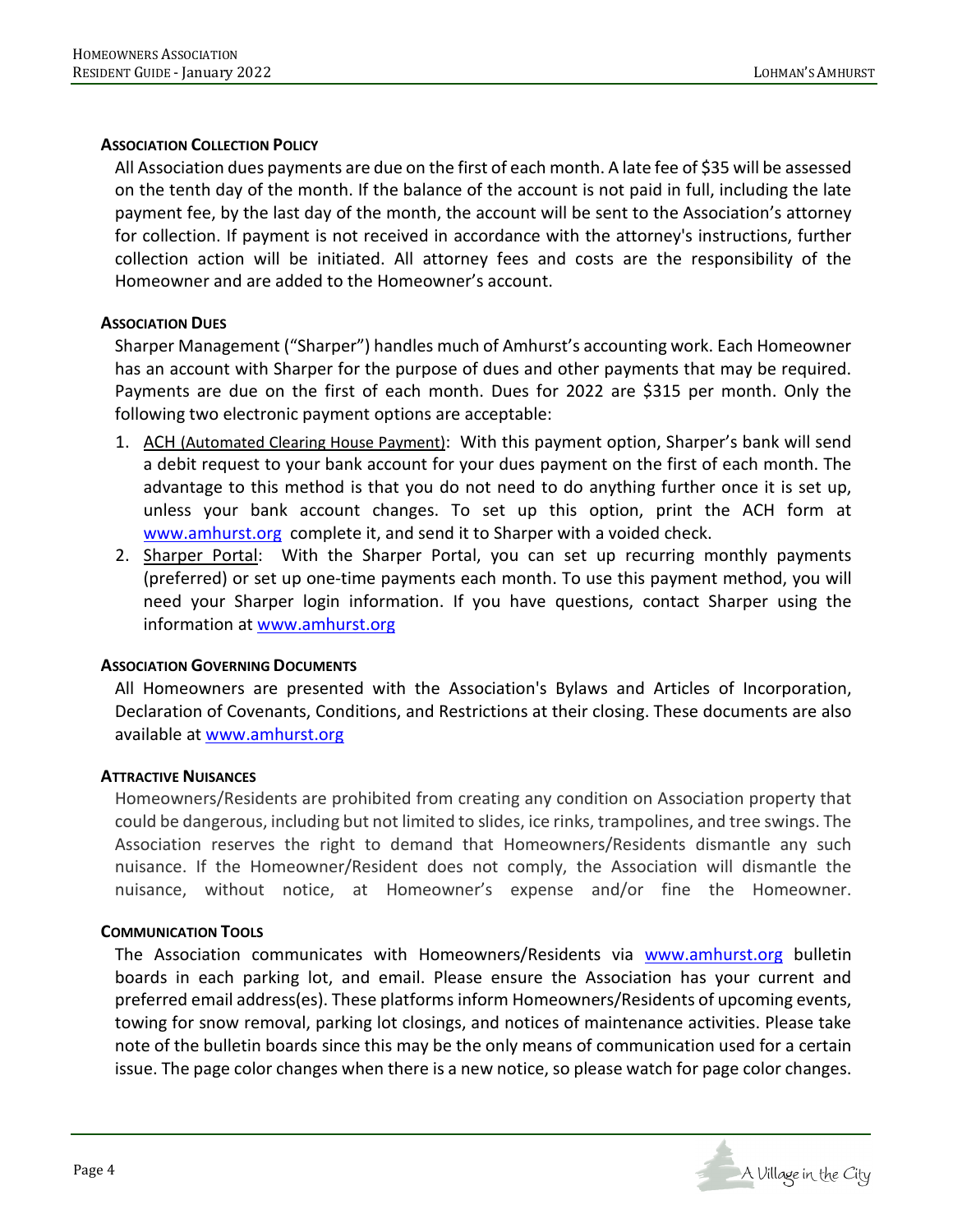#### **DRYER VENT AND DUCTING**

Homeowners are responsible for keeping the dryer vent and ducting clean of lint. The dryer vent is located on the outside of the building, typically on the roof. Failure to maintain clean vents and ducts may cause issues for which the Homeowner is financially responsible. Issues include, but are not limited to, fire, malfunction of the vent, condensation issues (including mold and staining on walls/ceilings), and/or increased wear and tear on the dryer. Homeowners should routinely clean the dryer vent and ducts to reduce risk of fire and other issues. If your dryer vent is on your roof, you must hire a contractor/vendor to clean your dryer vent. Homeowners are not allowed to clean dryer vents that are on the roof.

#### **ENFORCEMENT OF OBLIGATIONS**

All Homeowners/Residents and their guests are obligated and bound to observe the provisions of the Governing Documents, the Rules and Regulations, and the Act. The Association may impose any or all of the charges, sanctions, and remedies authorized by the Governing Documents, the Rules and Regulations, or Bylaws to enforce and implement its rights and to otherwise enable it to manage and operate the Association.

#### **ENTRY DOORS**

The standard entry door is a 6-panel steel door and is used to enter the unit. If you have concerns, issues, or want to replace the door, contact the Association for further information. The only entry door colors allowed are Benjamin Moore's Tudor Brown, Navajo White, Red Jarrah and/or Weekend Getaway, available at Hirshfield's. The only authorized color for a screen door is dark brown. If a screen door is any other color, the Association may require that the screen door be removed, replaced, or painted to an acceptable color. All issues with screen doors (including possible heaving of the concrete inhibiting opening of the screen door) are the responsibility of the homeowner.

#### **EXTERIOR MAINTENANCE**

The maintenance and repair of most exterior components is the responsibility of the Association. Work is batched for cost-efficiency, so some items may not be repaired immediately. Some items that may need repair may not be completed in the current year due to budget constraints. Homeowners are not authorized to improve, maintain, or repair any part of the exterior of the home. Contact the Association if any part of your building exterior needs repair or attention, including a vendor needing access to the roof.

#### **EXTERIOR MODIFICATIONS**

Written proposals, with Association written approval, are required for any project to modify the exterior the building. Projects may include sliding glass doors, all windows, tubular skylights, satellite dishes, etc. Do not make any modification, alteration, or addition to the exterior of the building without written Association approval. Unapproved modifications are subject to dismantling and restoration, without notice by the Association, at the Homeowner's expense.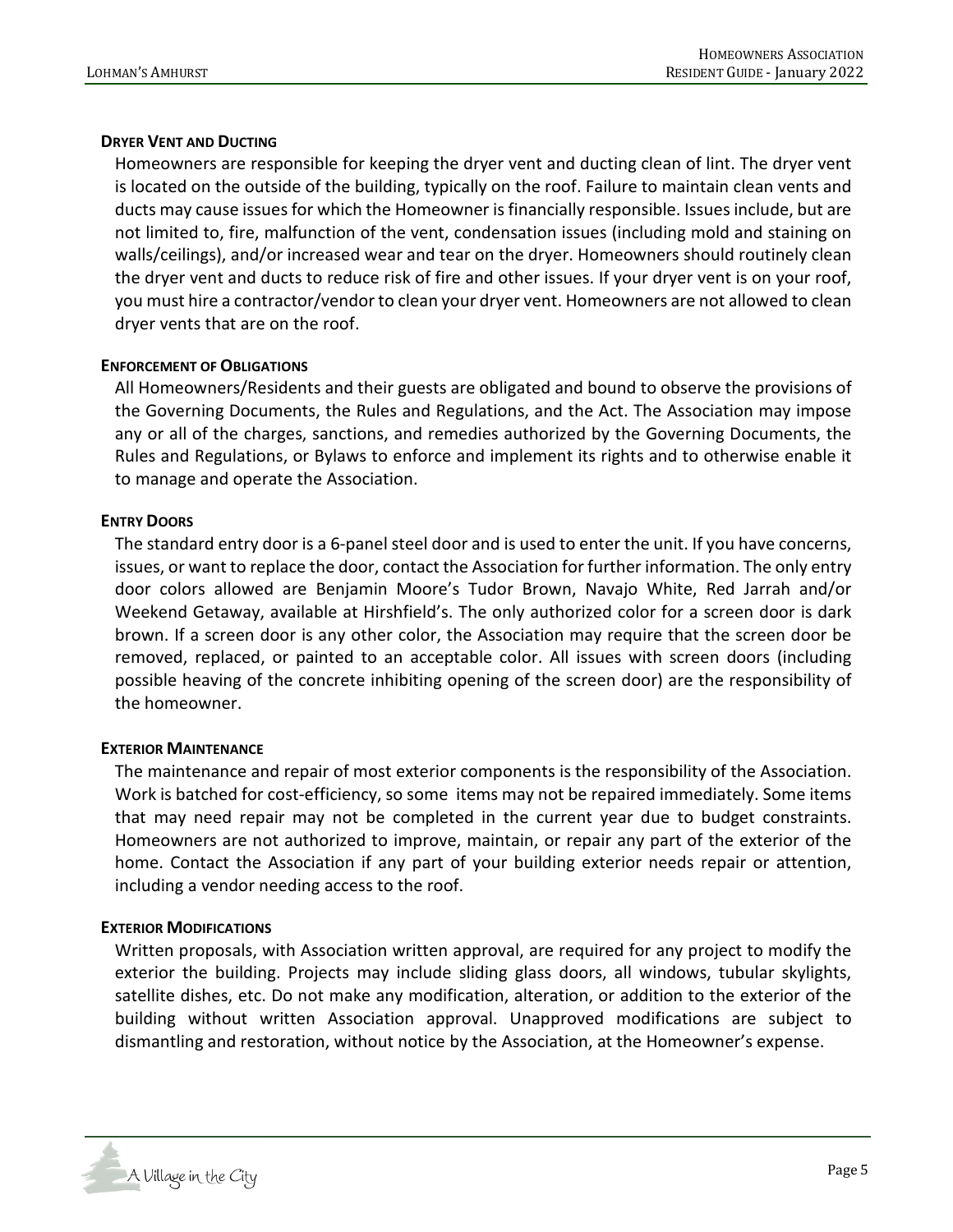# **FENCES AND GATES**

With prior written approval, Homeowners may install additional fencing or a gate which is uniform with existing fencing, at their cost, but must use an Association approved vendor and the fencing must be within their property boundaries. Homeowners are prohibited from installing fencing on Association property. The gate must be consistent with design of the existing fences and must open in toward the unit, not out toward the sidewalk. The maintenance and repair of the gate and hardware is the responsibility of the Homeowner. Submit written requests to the Association.

# **FIREPLACE GAS INSERTS**

Gas fireplace inserts are allowed. All gas lines must be buried or hidden from view and must not run along the sidewalks or walls. A permit from St. Louis Park is required for this work. If your plans call for removal of the patio or sidewalk, prior written permission and approval must be received from the Association. Please refer to the procedure listed under *Exterior Modifications.*

# **GARAGE AND ESTATE SALES**

Individual garage/estate sales are not permitted at any time. The Association sponsors an annual Amhurst garage sale, typically the first Saturday in June. Placing items marked FREE by your garage, in common areas, or turf areas is prohibited. If you cannot identify a proper disposal method for unwanted items, contact the Association for assistance.

# **GARBAGE, RECYCLING, AND COMPOSTING**

Trash pickup is every Thursday but will be delayed one day if Thursday is a major holiday, such as Thanksgiving. Recycling pickup is every other Thursday. A calendar of recycling dates is available at [www.amhurst.org](http://www.amhurst.org/) Place bins out no earlier than Wednesday evening and return bins to garage no later than Thursday evening. It is unacceptable to leave bins out at any other time. Do not store bins on patio. Face the handle of the bins towards garage and 3 feet from other bins and the garage door. Bins cannot be picked up by the mechanical arms on the truck without at least 3 feet of clearance. All items must fit into the bin with the lid closed. Do not place any items alongside trash bins because these items will not be collected. Do not dispose of your personal trash at the pool shed. Bins are the property of the Association and are not to be removed from Amhurst. Do not put any of the following in bins: dirt, mortar, concrete, plaster, building materials, toxic and hazardous materials, regulated medical waste, unwrapped animal waste, large bulky items, furniture, appliances, etc. These materials must be taken to a proper disposal site. Never place hot ashes, cinders, coals, or other burning materials into the garbage bins. Please place all garbage in securely closed plastic bags before placing into the garbage bin. If you have a large amount of trash, contact Republic Services for assistance. There may be a charge for unusual or large items.

Amhurst has No Sort recycling, so all recyclables should be placed in the gray topped blue bin. Details are listed on the Garbage/Recycling Dates tab at [www.amhurst.org](http://www.amhurst.org/) The Association offers yard waste disposal during the summer months. The bins are located at the pool shed. You must use compostable/recyclable bags. No plastic bags. Plastic pots/planters are not allowed in yard waste bins. Dirt is also not allowed in yard waste bins. Holiday trees and wreathes are picked up in early January. Please refer t[o www.amhurst.org](http://www.amhurst.org/) for details. Organic composting is not currently available at Amhurst, but St. Louis Park does offer organic composting. Contact St. Louis Park for details.

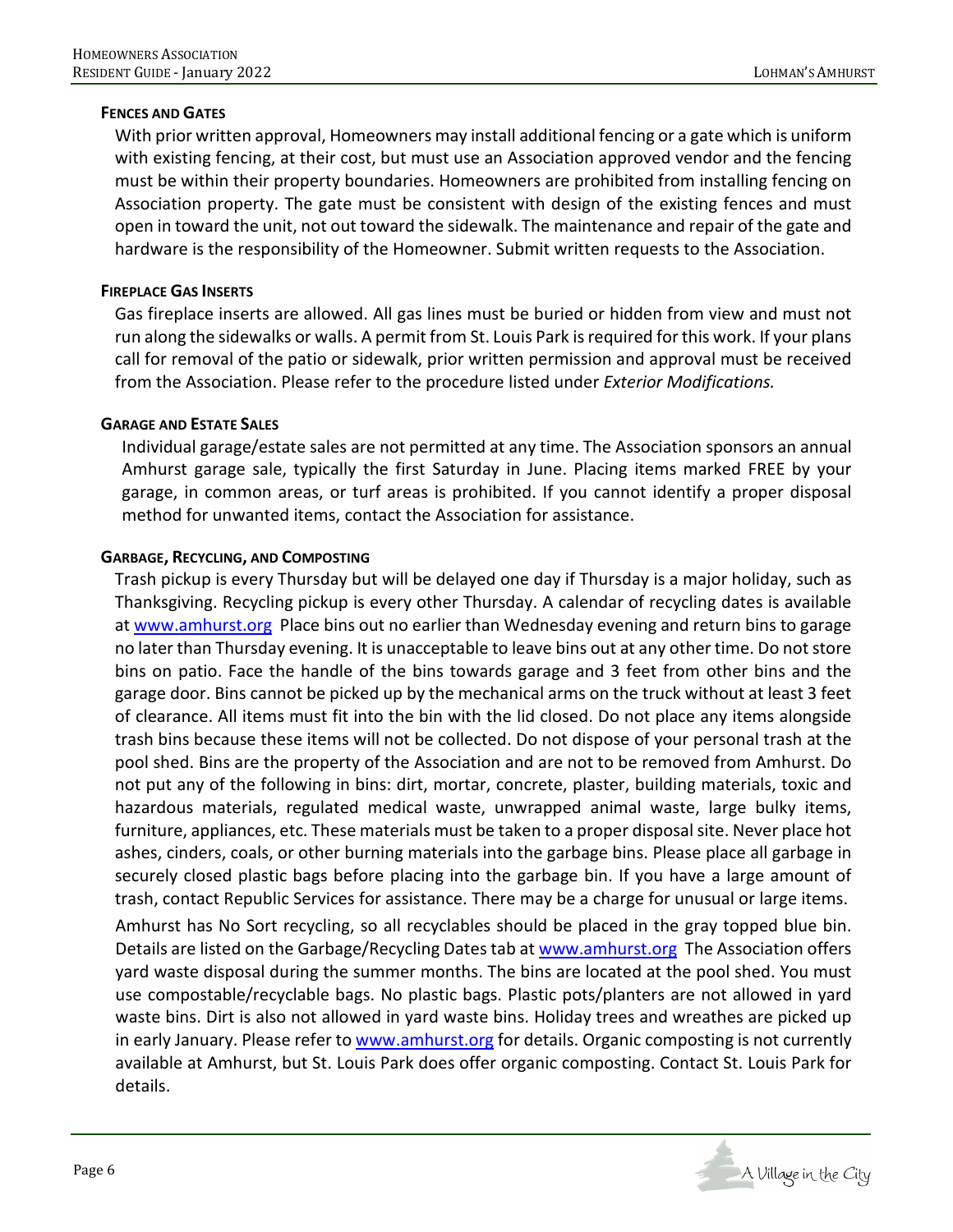It is illegal to put hazardous waste with your regular garbage. Contact St. Louis Park and/or Hennepin County for information and options for properly disposing of hazardous waste. Do not put batteries, pesticides, paint, paint thinner, wood preservatives, aerosols, used anti-freeze, or solvents in your garbage or down storm drains. Do not leave these materials at the pool shed.

#### **GAZEBO**

The gazebo is open and available for general use by all Residents and may be reserved by Residents for special occasions. A \$50 security deposit is required. Adult supervision is always required. Barbecue grilling is not allowed inside the gazebo. If your event includes the use of the pool, please adhere to all the pool rules. If the pool is crowded, limit your guests. All Residents and guests are expected to honor reservations for the gazebo and shall not impede use of the gazebo by persons holding the reservation. The Association reserves the right to terminate an event that violates Association rules or City ordinances. All events must be concluded and clean-up completed by 10 PM. Contact the Association to reserve the gazebo. Please respect the limited number of parking spaces within the adjoining parking lots. Ask your visiting guests to park on the city streets when attending your gathering. The Gazebo is not a play structure.

#### **HOME SALES**

The Association gets involved in the sale/refinancing your home. Contact the Association prior to listing your home for sale to request documents, which are provided at standard industry fees paid at the time documents are provided. Please allow at least one week for turnaround of these items. Documents needed in less than one week will incur an additional rush charge. Prior to listing your home for sale, you will need to have your property inspected and obtain a Property Maintenance Certificate from St. Louis Park.

#### **INSURANCE AND DEDUCTIBLE POLICY**

Homeowners are responsible for properly insuring their personal liability and the contents of their home. If upgrades have been made to your home, check with your agent to make sure you have adequate coverage for those upgrades. You should have a loss of use clause in case you are unable to occupy your home. Homeowners must have a minimum of \$25,000 of Coverage A (Real Property) and a minimum of \$25,000 for Loss Assessment coverage. This will cover gaps between the Association's Master Policy (with a \$25,000 deductible) and your own HO-6 policy. The Association's policy provides replacement coverage on the structures and appropriate common property. If you rent your home, you will need to purchase a Dwelling Fire policy. An HO-6 policy is only applicable if the Homeowner lives in the Amhurst home. Check our website for a more complete description of needed coverage and how the Association's coverage works with your Homeowner's policy. You are responsible for ensuring you have adequate coverage. If you do not have adequate coverage, you could be personally responsible for the Master policy deductible of \$25,000, in addition to your own deductible. The Association will charge the entire \$25,000 Master policy deductible to the Homeowner(s) who experiences a loss. Note that the deductible is per occurrence. The Association requires a copy of your HO-6 or fire policy at the beginning of each term year of your policy showing a minimum of \$25,000 of Loss Assessment coverage. Please email or mail a copy to the Association annually when your policy renews. Contact American Family at 763-551-1074 to request a copy of the Master Policy Insurance Certificate.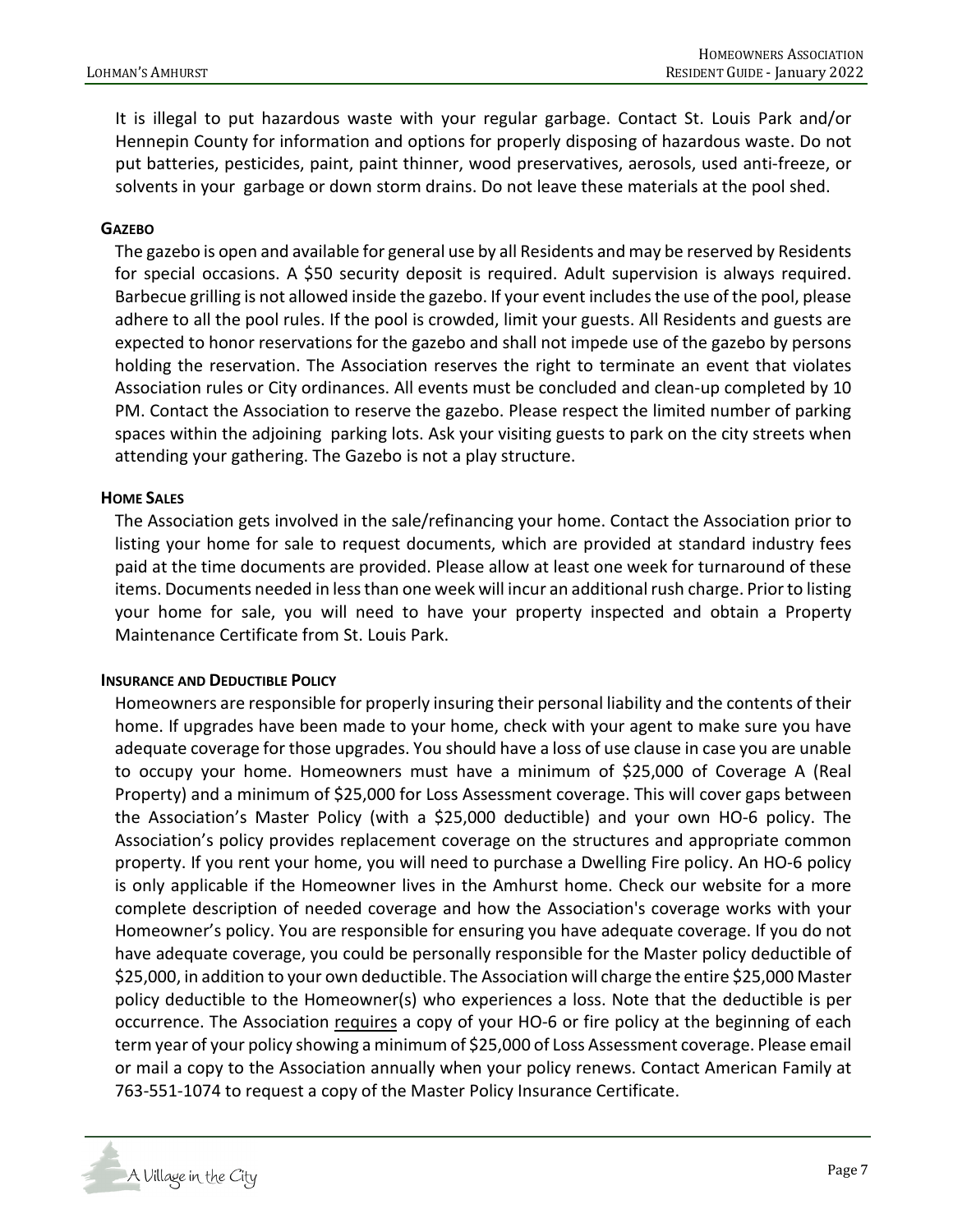#### **LANDLORD REQUIREMENTS**

For Homeowners who rent their units, the Association needs a copy of the following:

- 1. Rental License from St. Louis Park
- 2. Insurance Certificate showing Loss Assessment coverage of \$25,000 (annually, upon renewal)
- 3. Signed Lease
- 4. Tenant information, including names, phone numbers, email addresses, and emergency contact names, phone numbers, and email addresses.

#### **LANDSCAPE PROJECTS**

All landscape improvements are the complete responsibility of the current Homeowner. If gardens or other landscaping are not maintained, the current Homeowner will be asked to maintain or reclaim the area. If the Homeowner does not comply, the Association will contract the work and charge the Homeowner's account. Association approval is required prior to planting a tree or large shrub. Minor gardening on your own property within your patio and fence enclosure is permitted without prior approval. Check the Hennepin County website to view your property boundaries. Major gardening projects that utilize landscape timbers, decorative concrete stones, or changes to fence structures or patios must be submitted to the Association prior to any improvements being initiated. Unapproved work begun or completed is subject to dismantling and restoration by direction of the Association at the Homeowner's expense, without prior notice. Contact Gopher State at 811 at least 48 hours prior to any digging.

#### **LAWN CARE AND LANDSCAPING**

The lawns are mowed every Wednesday/Thursday, weather permitting. Please make sure that your personal property is removed so crews can mow properly. Yards with pets and/or feces present will not be mowed. The Homeowner may be charged for cleanup costs. Our contractor completes leaf pickup each spring and fall. They also clean around your patio area. They are responsible for cleanup of leaves and debris from planting beds, shrubs, and air conditioning enclosures. If the enclosures are filled with man-made debris and difficult to access, the crews will not clean in those areas. Please place any refuse plant material in secure compostable bags, not plastic bags and deposit them in the bins at pool shed. Materials are normally received April through November, but the dates are subject to change. Do not throw this material into the woods or into your weekly garbage. Any unusual material must be disposed of properly. For assistance, please contact the Association or Republic Services at 952-941-5174.

#### **LAWN WATERING**

Amhurst is equipped with underground sprinklers, which operate on timers at night, throughout much of the common areas. Please treat the sprinkler system with care; do not tamper with the spray heads. If you see one stuck in the 'up' position when the system is not operating, tap it down gently. Many hard-to-reach areas and all patio areas do not receive automatic watering, thus you should water these areas to keep them green. Water with conservation in mind. Each Homeowner/Resident is responsible for their patio area. This includes the cement slab and adjacent yard, which is generally defined as the area within the unit's privacy fence. The legal definition can be found in your property's title.

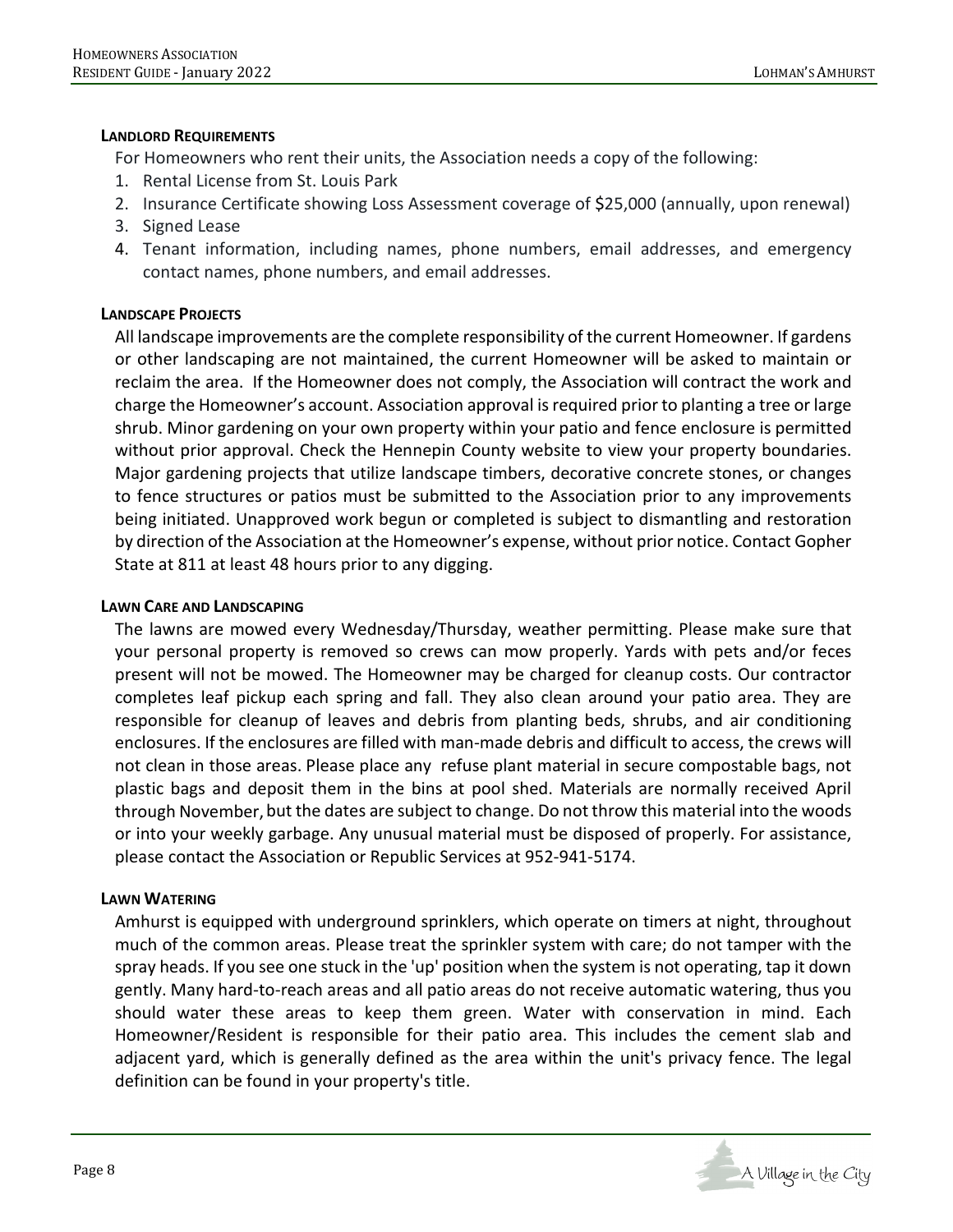#### **NATURE PATHS**

The asphalt paths are for pedestrians only: not for bicycles, in-line skates, skateboards, etc. Visibility is very poor and potential collisions injuring riders and/or walkers are a strong possibility. Do not litter. Deposit trash in the receptacles provided in the common areas, gazebo, and at the pool/tennis court area. The paths are not maintained in the winter, so use at your own risk.

#### **NOISE**

Lohman's Amhurst's Governing Documents and the City of St. Louis Park have ordinances and regulations dealing with intrusive noise. Contact the police (non-emergency: 952-924-2618) with any concerns about noise pollution and control. Note that the Association does not mediate nuisance issues between Residents.

#### **OUTSIDE FAUCETS**

Your unit's outside water faucet must be shut off at the inside valve and drained every fall to prevent it from freezing and bursting. At the beginning of each winter season, close the valve inside your home's utility room or closet, open the outside faucet and drain any remaining water in the copper line. Many units have a bleeder drain cap next to the inside valve handle. When the drain cap is loosened, any remaining water in the line will drain out. You do not need to remove the cap; just break the vacuum. Some homes share an outside faucet with their neighbor and need to coordinate these procedures with that neighbor. Failure to complete this procedure will very likely cause a burst pipe. The resulting damage to your home and potentially your neighbor's home and adjoining units, is the Homeowner's financial responsibility to repair. For questions/assistance regarding the valve, contact the Association. Homeowners that have replaced these valves with frost free valves typically do not need to drain in the fall.

#### **PATIO USE**

Patios are to be used for their intended purpose. Keep your patio in a clean and orderly manner to present an appealing image of the Association. Sunshades that attach to the building and/or fence are not permitted. Recreational fires and wood burning fire pits are not permitted in the patio area or on Amhurst common grounds. Decorative gas fire pits are acceptable and do not require a permit.

#### **PETS**

The Association pet rules are designed to protect the rights of all Homeowners/Residents while offering a pet friendly community. Cats and dogs must be on a leash no longer than 6 feet in length. A maximum of three pets per unit is allowed. Pet behavior that results in a bite or physical harm to a human being must be reported to the City of St. Louis Park immediately. All pet feces must be picked up immediately by the pet's owner/caretaker, both in common and patio areas. Please dispose of pet waste in your garbage bin or use the pet waste stations provided by the Association at many convenient locations.

Pet houses, kennels, or other containment devices or sleeping areas for pets are not allowed outside a home. Any pet behavior, noise, or odor must be corrected by the owner/caretaker immediately, regardless of whether the behavior occurred inside or outside of a home. Failure to control the behavior, noise, or odor promptly is a violation. Violation of Pet rules may result in police action and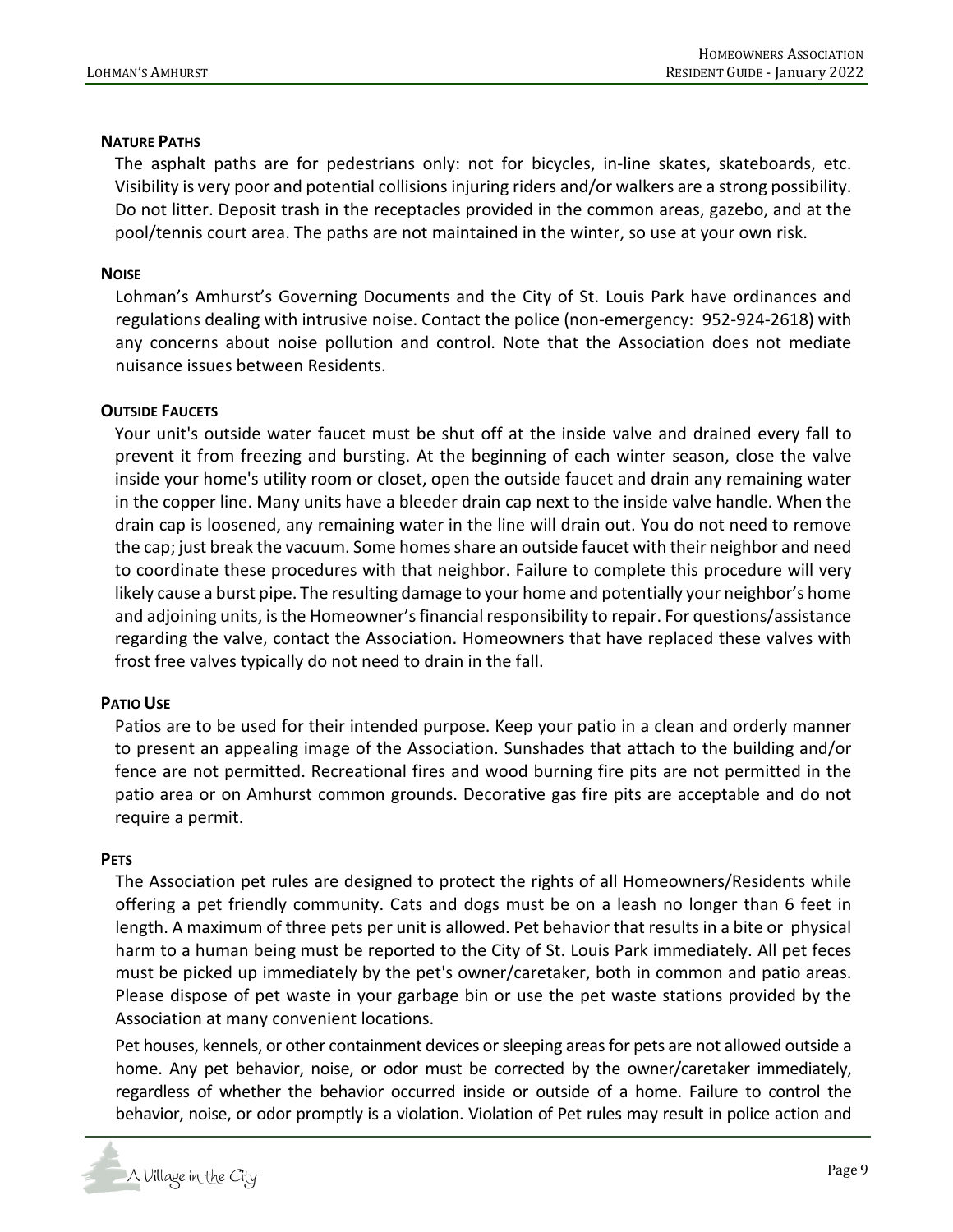civil penalties. In addition, the Association may impose fines of \$100 or more per incident, which will be added to the Homeowner's account. All complaints made against a pet and/or owner/caretaker must be made in writing, signed by the complainant, and mailed/emailed/delivered to the Association. Video or audio evidence of the offense may be necessary to support a complaint. In situations that are on-going and unresolved, the Association will recommend community mediation and will no longer continue to be involved in the issue. Anonymous complaints will not be acknowledged or addressed.

Pet breeding is prohibited. Should accidental conception occur, all offspring must be removed from the home and Lohman's Amhurst before the end of the ninth week following birth subject to the three-pet rule. Landlords must communicate these rules and regulations to their tenants. Landlords are accountable for actions of their tenants in this matter. Please make sure children walking dogs can control the dogs and pick up pet feces.

#### **POOL**

The pool opens in late May and closes in early September depending on the weather. Pool rules are posted at the pool. Children must be at least 12 years of age to swim without a supervising adult present. There is no lifeguard, so Homeowners/Residents use the pool at their own risk. Individuals not toilet trained or incontinent must wear diapers designed for swimming pools. The pool hours are 10 AM to 10 PM. St. Louis Park Police will be called for those in the pool outside of these designated hours. Trespassers will be prosecuted to the fullest extent of the law. Absolutely no glass at the pool. By state law, the pool gate must be closed and latched at all times.

# **RENTERS AND GUESTS**

Any lease between a Homeowner and tenant must provide that the lessor is subject, in all respects, to the Association's Declarations, Bylaws, and Articles of Incorporation, and published Rules and Regulations. Fines may be charged for infractions. A landlord's or tenant's claim that they did not know or understand Association rules is not acceptable. It is the Homeowner's responsibility to ensure tenants/guests are aware of, understand, and comply with all Association policies, rules and regulations.

# **SATELLITE DISHES**

Homeowners must submit their plan to add a satellite dish to the Association for approval, prior to installation. Installation must be in an area within the Homeowner's exclusive use and control, which is defined as the patio area immediately adjacent to the living unit, out to the fence line or on the living unit. Installation on the roof or siding is allowed in instances where ground level installation will not allow signal reception. In instances where a dish must be installed on the living unit, installation on the siding is preferable to roof installation. All roof installations must use a COMMDECK™ Dish Mounting System. All cables must be hidden from view. Satellite dishes should be a neutral color to blend with Lohman's Amhurst's color scheme. The Homeowner should make a best effort attempt to screen the dish from view from the common area or street. Installation, including all related insurance, is the responsibility of the Homeowner. The Homeowner will be charged for repair to the roof or siding if it is later determined that dish installation caused or contributed to the damage. TV antennae may only be installed in attics. The Association is not responsible for installation, maintenance, or repair of satellite dishes on individual units. The Association is not obligated to make architectural or landscaping changes to accommodate a satellite dish.

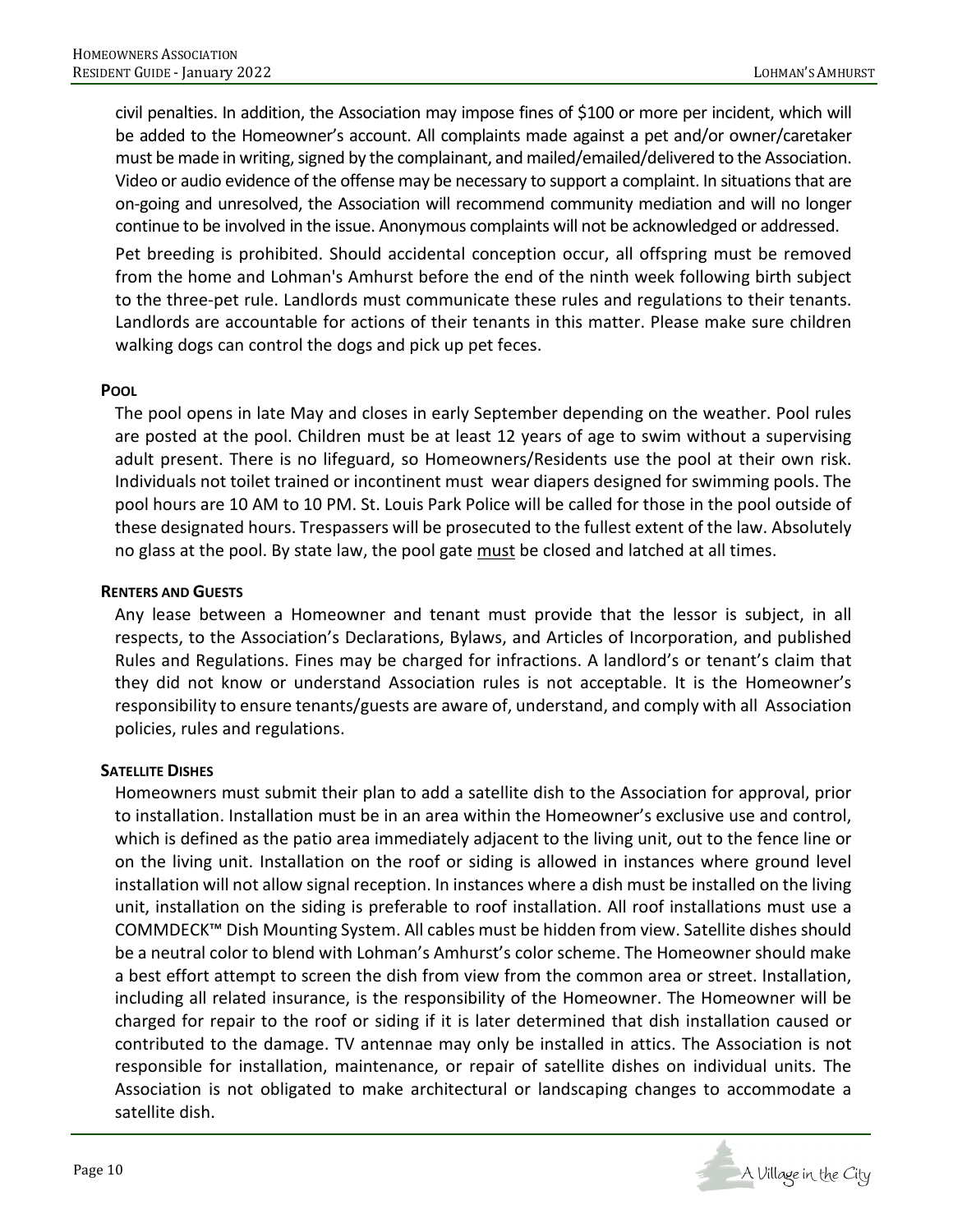#### **SECURITY CAMERA POLICY**

Homeowners are allowed to install a security camera that also serves as a doorbell. Installation of the camera inside the window is acceptable. No other cameras may be located on the exterior of the building. Cameras cannot surveil other Homeowners' property or home. A security camera can be installed on the fence, providing that it is within your enclosed fence line but not visible from common interest property and is oriented toward the Homeowner's home/property.

#### **SIGNS**

Open House signs are permitted only on the day of the open house. No other signs are allowed, except political signs based on the following criteria: Homeowners/Residents may post political campaign signage within their residential unit property boundary from August 1 in a state general election year until 10 days following the state general election. Signage is not to exceed 2 feet by 3 feet size and is limited to only two political signs per residential unit. No political campaign signage may be posted on the exterior of a garage unit. Automobile signage is restricted to bumper sticker size only while on the Association property and parking lots. Fines of \$100 or more may be assessed if a Homeowner/Resident does not remove signage within 24 hours of written notification of violation.

#### **SKYLIGHTS**

Solatube® tubular skylights are approved for installation at Amhurst but must be installed by Solar Midwest, 763-557-5702. You must request and receive approval from the Association prior to installation. Any maintenance on the unit due to the skylight is the Homeowner's responsibility. Any reinstallation costs at time of roof repair/replacement are also the Homeowner's responsibility.

#### **SMOKE DETECTORS AND CARBON MONOXIDE DETECTORS**

By law, your home must have both smoke and carbon monoxide detectors, installed, and operable.

#### **SNOW AND WINTER UPKEEP**

#### *PARKING LOTS*

Driving lanes and open parking spaces will be plowed within 12 hours following the cessation of a snowfall of 1.5 inches or more. For snowfalls that accumulate to over 5 inches with more snow expected, a plow will open the driving lanes by 7 AM (5 inches on the ground and more on the way) and/or 5 PM (5 inches on the ground and more on the way). The contractor will return the second day after the snowfall has stopped to plow any unplowed parking spaces. Beginning at 8 AM on the second day after the cessation of a snowfall, we may tow any vehicle that has not been moved since the cessation of a snowfall. After any snowfall over 1.5 inches, you must move your vehicles to your garage, the street or a plowed parking space by 8 AM on the second day after the cessation of the snowfall. After 8 AM of the second day after the cessation of snow fall, your vehicle will be towed at your expense. Pay close attention to [www.amhurst.org](http://www.amhurst.org/) bulletin boards and your email after a snowfall of more than 1.5 inches. The main objective is to get the parking lots clear of snow and ice as quickly as possible to reduce the hazard of slips, accidents and cars getting stuck. You will not receive any notice of impending towing. Make arrangements with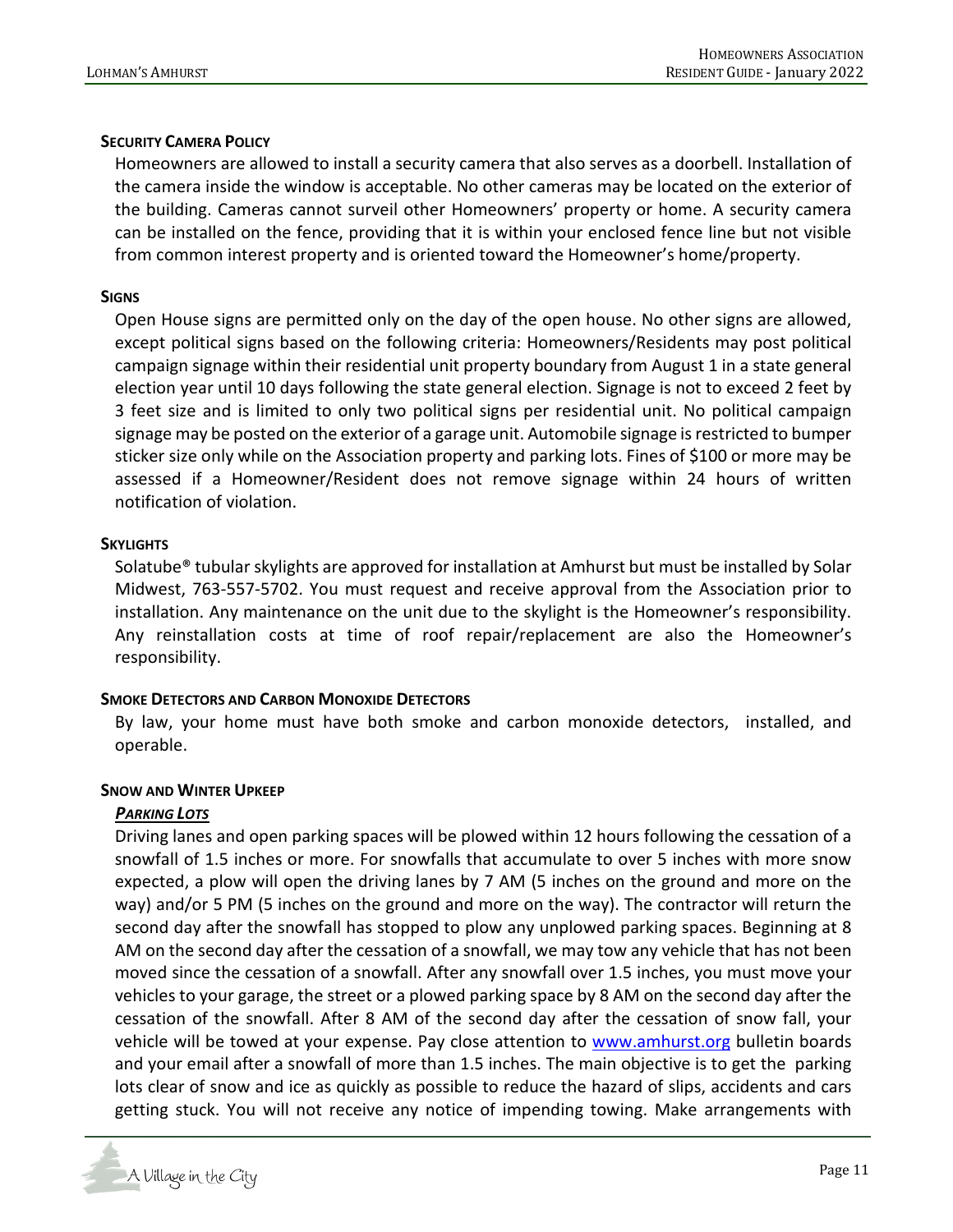neighbors or friends to move your vehicle if you are unable to do so for whatever reason and review the rules under Vehicle Policy. Make sure your tenants/guests are aware of and follow these rules to avoid a tow. It is your responsibility to understand this policy. The emails are sent as a courtesy and should not be relied on as the main source of communication from the Association.

After a snowfall of 8 inches or more, parking lots may be closed for extensive snow removal. Notices will be placed o[n www.amhurst.org](http://www.amhurst.org/) and the parking lot bulletin boards. Lots will not be closed with less than a 48-hour notice. When the parking lots are closed, all vehicles left in the lots will be towed. Consider the plows and their need to navigate the lots and move snow. Stay away from the large piles of snow during snow removal. As snow piles reduce the size of the lots, leave space at the back of lots for traffic flow, especially enough room for large trucks and emergency vehicles to circle the lots.

# *SIDEWALK SHOVELING*

After the snow has stopped and when accumulation has totaled 1.5 inches or more, the contractor shovels all sidewalks up to your front door, but not your patio area. When accumulations are 1.5 - 6 inches, the contractor has 12 hours to finish shoveling. When over 6 inches accumulates, in blizzard conditions or dangerous temperatures/wind chills, the contractor will be allowed additional time to shovel sidewalks Asphalt nature trails are not maintained in the winter, so use them at your own risk.

# *SLIPPERY AND/OR ICY WALKING CONDITIONS*

Slippery or icy walking conditions are the responsibility of the Homeowner to remedy, not that of the contractor or the Association. The Association's Governing Documents do not require the Association to remedy slippery conditions. If you rent your home, your lease must contain a clause that makes your tenant subject to the governing documents of the Association and its rules, including its Snow and Ice Removal Policy. To assist in reducing the hazards of icy conditions, Ice Melt is available at the pool shed. Sand barrels are placed at the entrance of each parking lot for Resident's use. During icy conditions the Association reserves the right to apply Ice Melt product to parking lots and all sidewalks. The Ice Melt product used on the parking lot, sidewalks and at the pool shed may not be a pet friendly product. Homeowners have the option to sweep away the Ice Melt. Please contact the Association if you have any questions about this policy.

#### **STORAGE PODS AND DUMPSTERS**

With prior approval from the Association, Homeowners may place storage pods, dumpsters and bagsters in the parking lots for personal use under certain conditions. They cannot be placed in driving lanes, fire lanes or on any turf. You must receive approval from the Association before placement. Storage pods, dumpsters and bagsters may remain in the lot for fourteen days. If you need more time, contact the Association to discuss. Homeowners are responsible for any damages caused by placement of storage pods, dumpsters and bagsters and must ensure the parking lot is clean when storage pods or dumpsters are removed. Homeowners are also responsible for the removal of any items placed in or alongside the storage pods, dumpsters and bagsters by anyone, whether approved or not. It is quite common for people to toss items into dumpsters that do not belong to them. Some items will incur an additional charge to remove, such as mattresses, tires, etc. The Homeowner that placed the storage pods, dumpsters and bagsters must dispose of everything in and around the storage pods, dumpsters and bagsters. The best way to avoid this is

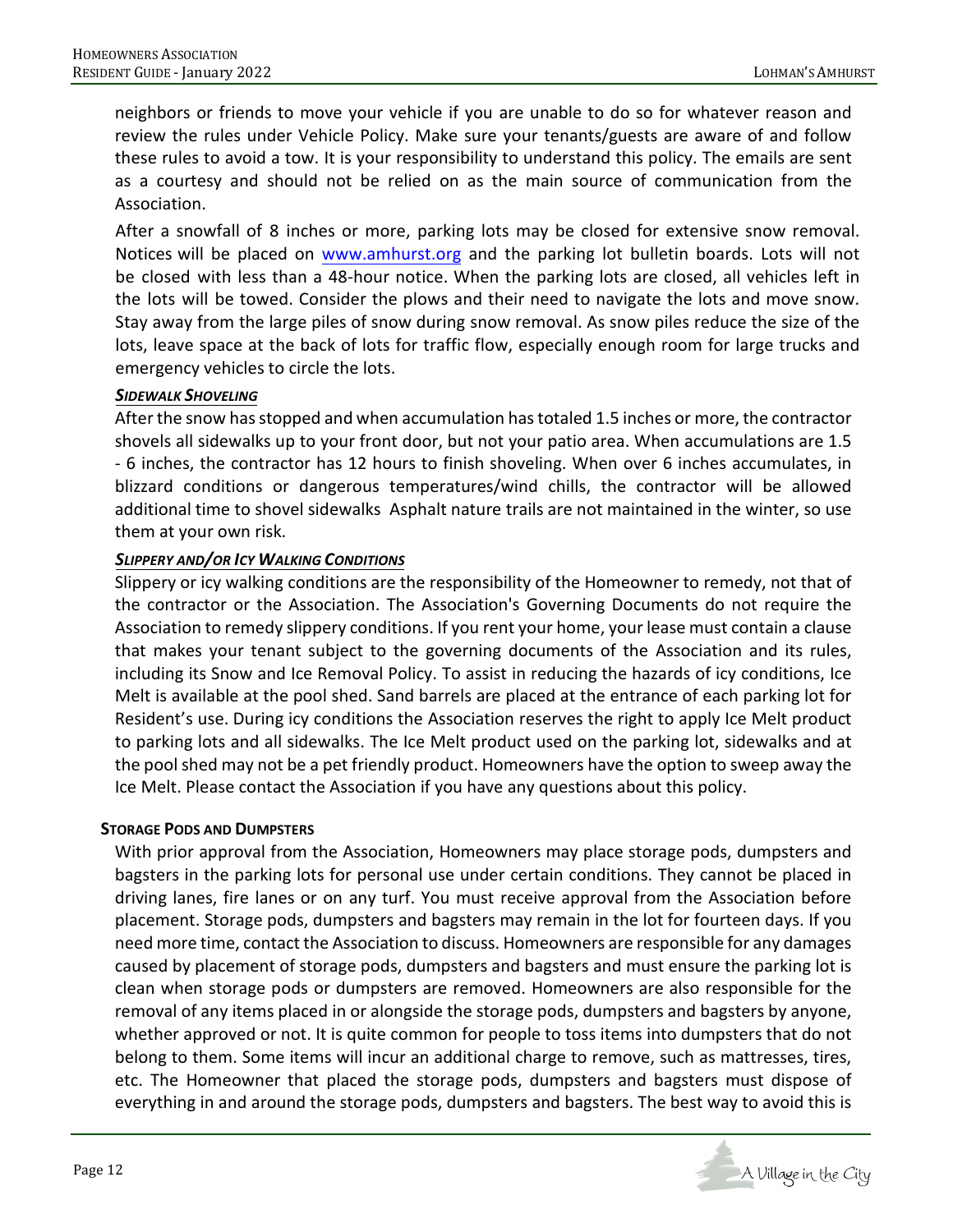to accumulate items in your garage, then fill and remove the storage pod, dumpster and bagster on the same day. Some dumpsters have a locking cover, but that does not prevent people from leaving items next to a dumpster.

#### **TENNIS AND BASKETBALL COURTS, ETC.**

Our tennis/volleyball/pickle ball/badminton courts with rebounder net and basketball hoop/backboard are open-year round for your enjoyment.

#### **VEGETABLE AND FRUIT GROWING POLICY**

No vegetables/fruits may be grown on Association property; vegetables/fruits must be grown within the Homeowner's fence line/patio area. Vegetables/fruits or any annual plant (other than flowers) must not exceed the fence line in height. Vine vegetables/fruit, (grapes, beans, etc.) must use a dedicated trellis and cannot be grown on the fence. Vegetables/fruits can only be grown in such quantity as for personal use and not considered to be a crop. No watering system may be installed on the fence or building.

#### **VEHICLE POLICY**

Amhurst parking lots are for Residents and short-term visitors only. In any season and under any weather conditions, the following parking policies exist: Vehicles will be towed immediately, without notice, under the following conditions: blocking garages, blocking fire lanes at the back of the parking lots, blocking fire hydrants and blocking driving lanes between the garages and the lot parking spots. Vehicles will be towed, after notice placed on vehicle, under the following conditions: expired license plates/tabs, inoperable vehicles, boats, trailers, buses, campers and trucks over 9,000 pounds gross weight. Commercial vehicles are not allowed to park overnight in Amhurst parking lots. Towing will occur 72 hours after notice has been posted on the vehicle. Repeat offense of the above will cause towing immediately without notice. Vehicles cannot be driven off the streets/parking lots. Homeowners must ensure guests/vendors do not drive on the turf. Homeowners are responsible for all damage to Association property caused by their guests and/or the vendor they hire.

A *'Commercial Vehicle'* is defined as a motor vehicle constructed for the conveyance of goods or merchandise or for the conveyance of materials used in any trade, business, industry or work whatsoever, other than a motor vehicle for the conveyance of passengers and includes any motor vehicle that is designed primarily for the carriage of persons, but which has been fitted or adapted for the conveyance of the goods, merchandise or materials referred to and is in fact used for that purpose. Vehicles with attached plows are commercial vehicles and are prohibited from parking in Amhurst lots.

*Electric Vehicle Charging Stations Policy*: The Association will not install EV charging stations, nor will it allow individual Homeowners to install a charging station on Common Interest property. Homeowners are not allowed to modify the exterior of any structure, i.e., installation of conduits to accommodate charging of EVs. Nor can Homeowners place extension cords on Common interest property to charge EVs.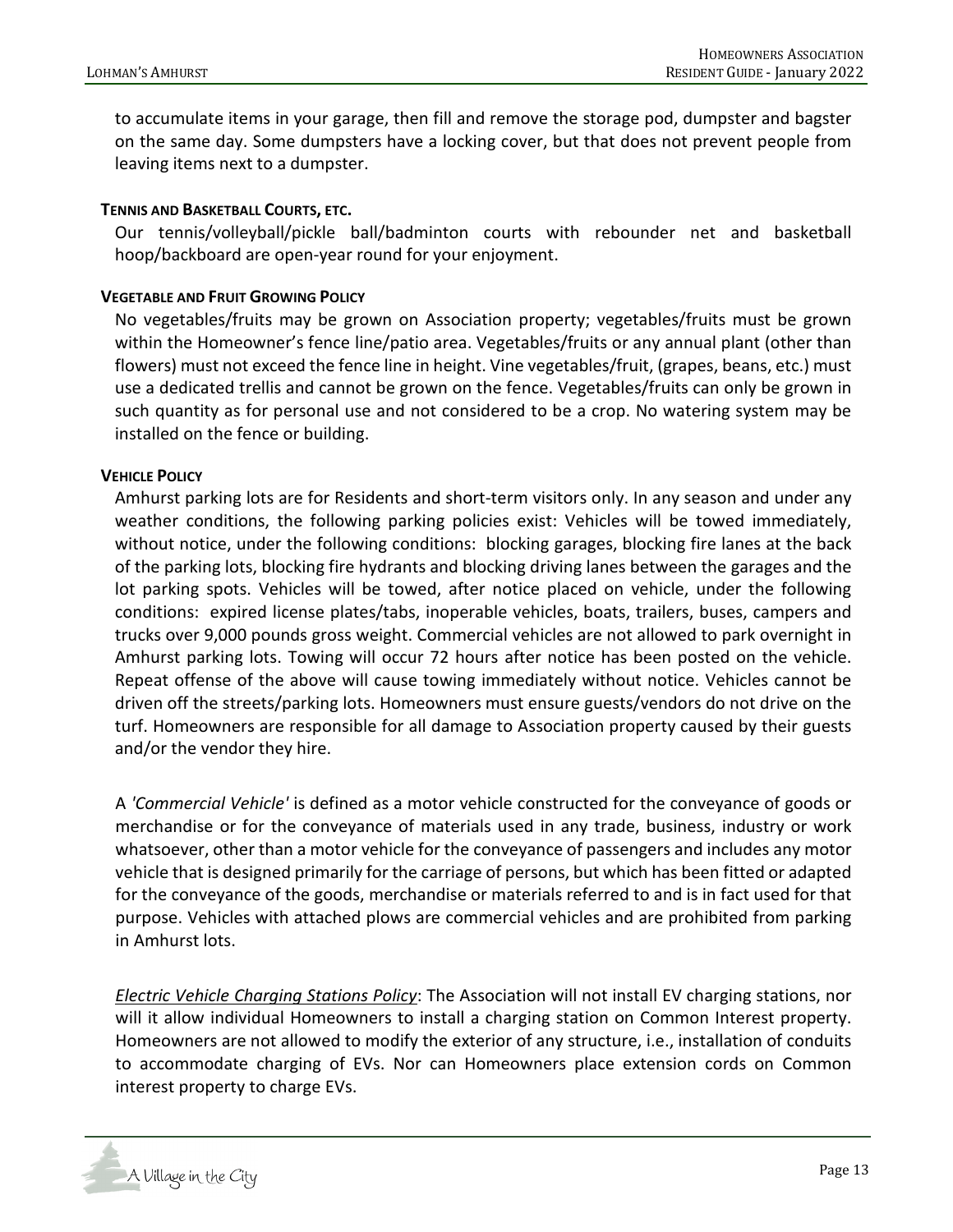#### **VINE POLICY**

Homeowners are responsible for all vines stemming from the roots on their property. Vines are only allowed if previously authorized and can only be grown on brick surfaces. If a Homeowner chooses to have vines but fails to maintain the vines according to this guideline, the Association may remove the vines without notice and charge the cost to the Homeowner.

#### **WATER SHUT-OFF FOR BUILDING**

Each unit is equipped with a water shut off valve for that unit. If that valve does not completely shut off the water, then the water for the entire building may need to be shut off. If a Homeowner requires the water to their building to be shut off for any plumbing activities within their home, there will be a \$100 administrative fee for this procedure. This fee may be waived if a new levertype shut off valve is installed and verified.

#### **WINDOW AND PATIO DOOR REPLACEMENT**

There are two replacement windows authorized for use at Amhurst: the Corn Belt Insuliner Horizontal Slider (Triple Glaze) and the Wellington Slider. If the Homeowner is replacing windows at their own cost, i.e., the current window is not defective, the Homeowner may choose either the Corn Belt or the Wellington window, with prior written approval. Corn Belt is the preferred window as it was originally installed. The Association must approve ALL window and exterior door replacements. Do not enter into any contract or purchase a new door or window without prior approval. For information on Corn Belt Windows, contact Pat Tanner at Dorglas 952-253-0097 or Troy at Minnesota Exteriors for Wellington Windows at 612-357-2568.

#### **WINDOW TREATMENTS AND SCREENS**

Please use acceptable blinds, curtains or drapes for window treatments. Blankets, sheets, towels, etc., are prohibited window treatments. Broken screens must be replaced or removed. Replacement window screens are available for purchase from the Association, by contacting the Association with the size needed. Replacement patio screens may need to be custom made, but first check stocked screens at local home improvement stores. Torn screens can be repaired at any hardware store. All screens must match the original dark brown color.



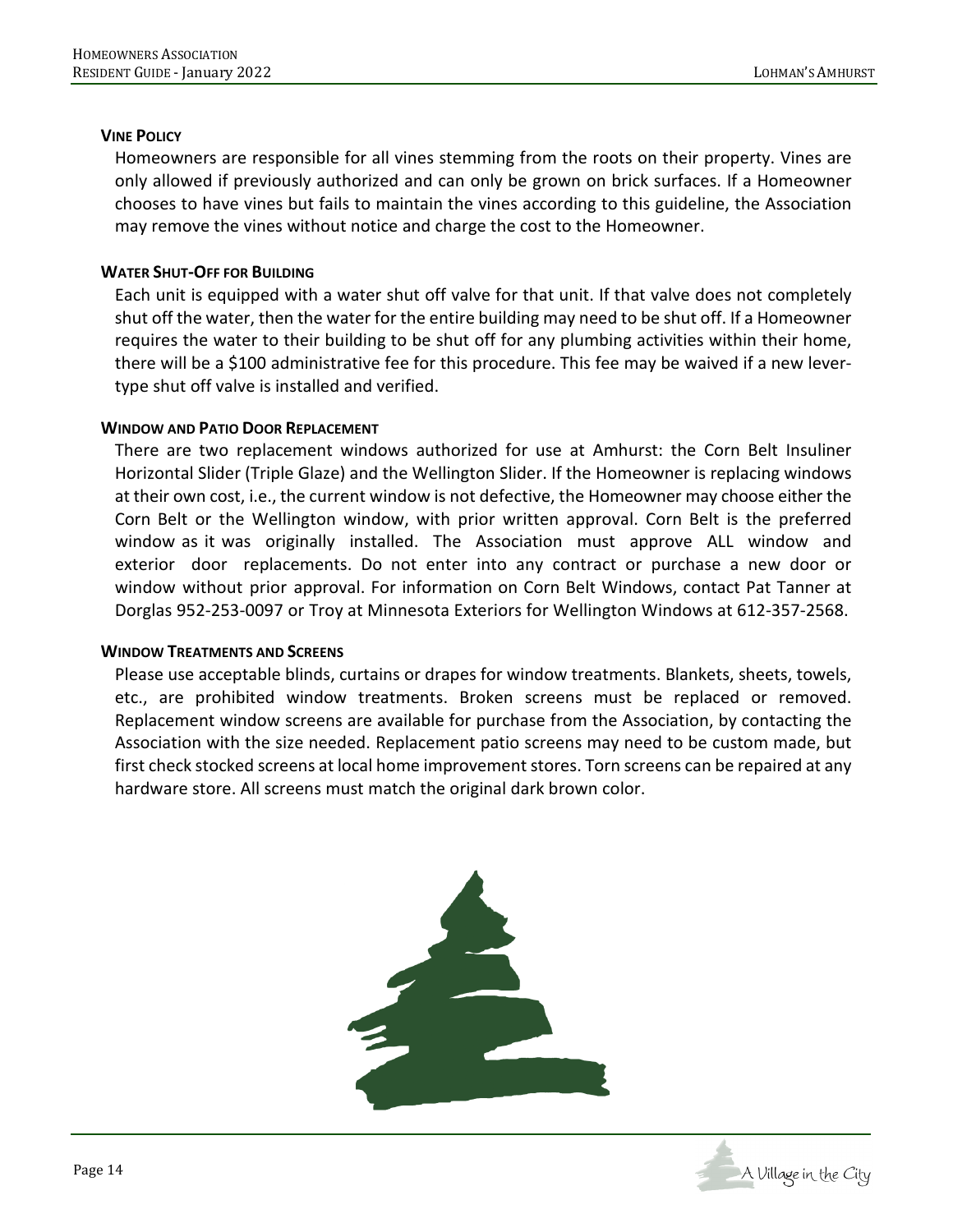#### **IF IT**'**S BROKEN, WHO IS RESPONSIBLE?**

Neglect or misuse will be the responsibility of the Homeowner. Many additions on the outside of your home must have prior approval from the Association. Refer to other sections of this Resident Guide for specific requirements. If you have any questions, contact the Association.

| <b>AMHURST</b> | <b>HOMEOWNER</b>            | <b>CATEGORY DESCRIPTION</b>                                                        |  |
|----------------|-----------------------------|------------------------------------------------------------------------------------|--|
|                | ш                           | Furnace/Air Conditioner, Condenser Concrete Pad, Exterior A/C Switch Box           |  |
|                | a a s                       | All Appliances, including Water Heater/Softener                                    |  |
|                | $\Box$                      | Garage - Slab, Sheet Rock, Steps (Interior/Exterior)                               |  |
|                | ٠                           | Garage Door Tracks, Cables, Springs, Rubber Seal, Locks, Keys                      |  |
|                |                             | Electric Garage Door Mechanism, Emergency Release Mechanism                        |  |
| L.             |                             | Garage Door Panels - Repair/Replace/Painting                                       |  |
| L              |                             | Garage Door Molding/Frame                                                          |  |
| $\Box$         |                             | Exterior Entry Doors - Front/Garage, Painting, Hinges (standard doors only)        |  |
|                |                             | Locks, Keys, Deadbolts, Handles, Knobs, Weather Seals, Upgraded Entry Doors        |  |
| L.             |                             | Roofs, Exterior Brick/Siding, Unit Numbers                                         |  |
| Ш              |                             | Gutters/Downspouts - Cleaning/Repair                                               |  |
| $\sim$         |                             | Exterior Vents - Roof, Furnace, Sewer, Dryer                                       |  |
|                | $\blacksquare$              | <b>Dryer Vent/Ducting Cleaning</b>                                                 |  |
|                | $\blacksquare$              | Building Foundation, In-Slab Heating/Cooling Ducts, Floor/Wall Coverings           |  |
|                | ш                           | Insulation - Walls/Attic                                                           |  |
|                | $\Box$                      | All Electrical Fixtures & Fittings, Antennas/Cable                                 |  |
|                |                             | Interior/Exterior Plumbing Fixtures/Faucets/Fittings                               |  |
| l.             |                             | Fences (Posts Dislodged Due to Gates Are Not Maintained by The Association)        |  |
|                | ш                           | Fence Gates/Hardware, Patio & Redwood Dividers                                     |  |
|                | m.                          | Front/Garage Light Fixtures/Bulbs                                                  |  |
|                | $\blacksquare$              | All Improvements - Interior/Exterior by Current and Past Homeowners                |  |
|                | $\blacksquare$              | Landscaping by Prior Homeowners, such as all lights/planters/retaining walls, etc. |  |
|                | ш                           | Tubular Skylights - Including any Future Roof/Re-Roof Adjustments                  |  |
|                | $\mathcal{L}$               | Fireplace Air Vent, Chimney Cap                                                    |  |
|                | <b>Single Street</b>        | Pest Control                                                                       |  |
| H              |                             | Common/Shared Plumbing, Drains/Stacks - Serving More than One Home                 |  |
| H.             |                             | Exterior Windows (when warped/out-of-true only)                                    |  |
|                | $\mathcal{L}_{\mathcal{A}}$ | <b>Interior Wood Window Frames/Molding</b>                                         |  |
|                | $\blacksquare$              | Patio Door/Side Light Pane Seal Leak/Glass/Locks                                   |  |
|                | m.                          | Storm Doors, All Window/Door Screens                                               |  |
| l.             |                             | Security and Walkway Lights                                                        |  |
| H              |                             | Sidewalks                                                                          |  |